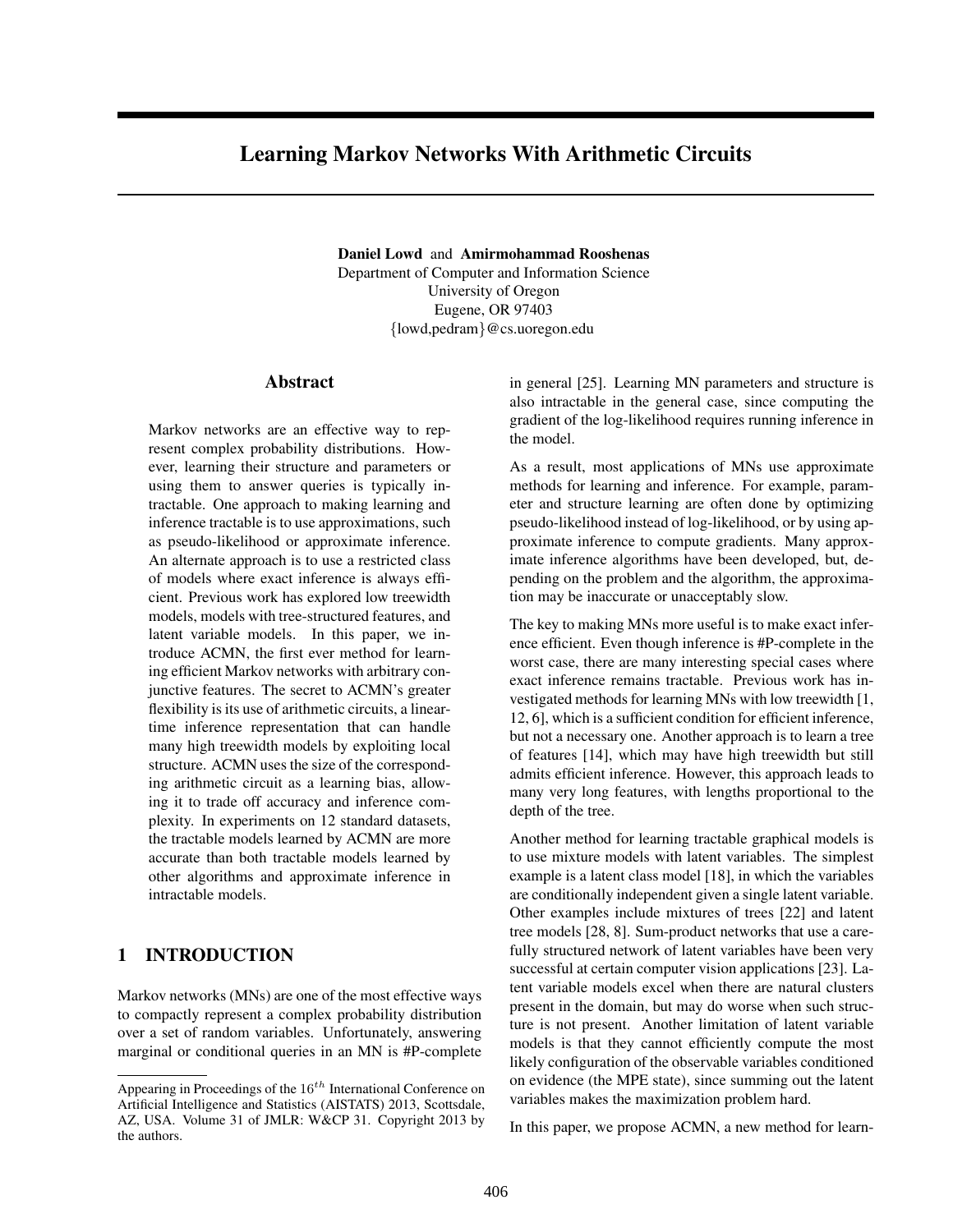ing the structure and parameters of tractable MNs over discrete variables. Our method represents the network structure as a set of conjunctive features, each of which is a logical rule that evaluates to 1 if the specified variables take on their given values and 0 otherwise. Unlike previous work, there are neither latent variables nor explicit restrictions on the treewidth or structure of these features, as long as they admit a model with efficient inference.

To ensure efficient inference, ACMN simultaneously learns an arithmetic circuit (AC) that encodes the same distribution as the MN. An AC is a compact representation with linear time inference. ACs are similar to junction trees, but can be exponentially more compact by exploiting local structure or determinism. Thus, as long as the AC is relatively small, inference can be done quickly in the MN. ACMN exploits this directly by performing a greedy search in the space of possible structures, using the size of the AC as a learning bias.

ACMN is similar to the LearnAC algorithm [19], except that it learns an MN rather than a Bayesian network. Bayesian networks are a less flexible representation than MN, since every probability distribution that can be encoded as a compact Bayesian network can also be encoded as an MN, but the converse is not true. The disadvantage of MNs is that the likelihood is no longer node decomposable and parameter estimation can no longer be done in closed form. ACMN overcomes these challenges with intelligent heuristics to minimize the cost of scoring candidate moves. Even so, ACMN is more computationally expensive than LearnAC, but offers the benefits of a more flexible representation and thus more accurate models.

The rest of the paper is organized as follows. In Sections 2 and 3, we present additional background on MNs and ACs. In Section 4, we present the details of ACMN. We compare ACMN empirically to a variety of baseline algorithms in Section 5, and conclude in Section 6.

### 2 MARKOV NETWORKS

Consider a set of  $n$  random variables,  $\mathcal X$  $\{X_1, X_2, \ldots, X_n\}$ . We focus on the case where each  $X_i$ is discrete:  $Val(X_i) = \{x_i^1, x_i^2, \dots, x_i^k\}$ . For the special case of Boolean-valued variables  $(k = 2)$ , we refer to the two states as  $x_i$  ( $X_i$  is true) and  $\neg x_i$  ( $X_i$  is false). For simplicity, we will assume that  $X_i$  is Boolean, but our methods can be generalized to multi-valued variables as well.

A *Markov network* (MN) represents a probability distribution as a normalized product of factors:

$$
P(\mathcal{X}) = \frac{1}{Z} \prod_c \phi_c(D_c)
$$

where each  $\phi_c$  is a non-negative, real-valued function,

 $D_c \subset \mathcal{X}$  represents the variables in the domain of factor c, and Z is a normalization constant called the *partition function*. If all probabilities are positive, the distribution can be represented as an equivalent log-linear model:

$$
\log P(\mathcal{X}) = \sum_{i} w_i f_i(D_i) - \log Z
$$

where each  $f_i$  is a real-valued feature function with domain  $D_i$  and  $w_i$  is a real-valued weight. A common special case is where each  $f_i$  is a logical conjunction of variable tests that evaluates to 1 if the expression is satisfied and 0 otherwise. For example:  $f_1(X_1, X_3, X_8) = x_1 \wedge \neg x_3 \wedge x_8$ . Compared to a table-based representation, conjunctive features can be much more compact when the tables have repeated values or other kinds of local structure.

MNs can be used to answer probabilistic queries such as the marginal or joint probabilities of a set of query variables given the values of some evidence variables. In some cases, such as when the MN has low treewidth or other special structure, this can be done exactly. In general, however, computing exact probabilities is usually intractable, so approximate inference techniques are used instead. One of the simplest and most widely used inference methods is Gibbs sampling, which repeatedly samples each variable given the current state of all other variables in the network. The probability of a query is then estimated as the fraction of the samples that satisfy the query. For positive distributions, the sample distribution will eventually converge to the true network distribution, although convergence can be very slow in practice.

MN parameters are typically learned to maximize the penalized log-likelihood or pseudo-log-likelihood (PLL) of the training data. The most common regularization penalties are an  $L_1$  or  $L_2$  norm of the weights, which is equivalent to placing a Laplacian or Gaussian prior on each parameter. When the training data is fully observed, both objective functions are convex. Computing the log-likelihood or its gradient requires performing exact or approximate inference in the current model, which may be slow or inaccurate in the general case. A compelling alternative is pseudolikelihood [2], which is the product of the conditional probability of each variable given the others. Pseudo-likelihood is a popular choice because it is a consistent estimator and can be computed efficiently. Models trained using pseudolikelihood tend to do well on queries with large amounts of evidence, since this closely mirrors the objective function, but worse on queries with less evidence.

#### 2.1 Learning Markov Network Structure

Markov network structure can be learned to maximize an objective function such as penalized log-likelihood or PLL. Combinatorial search approaches perform a direct search through the space of possible conjunctive features, scoring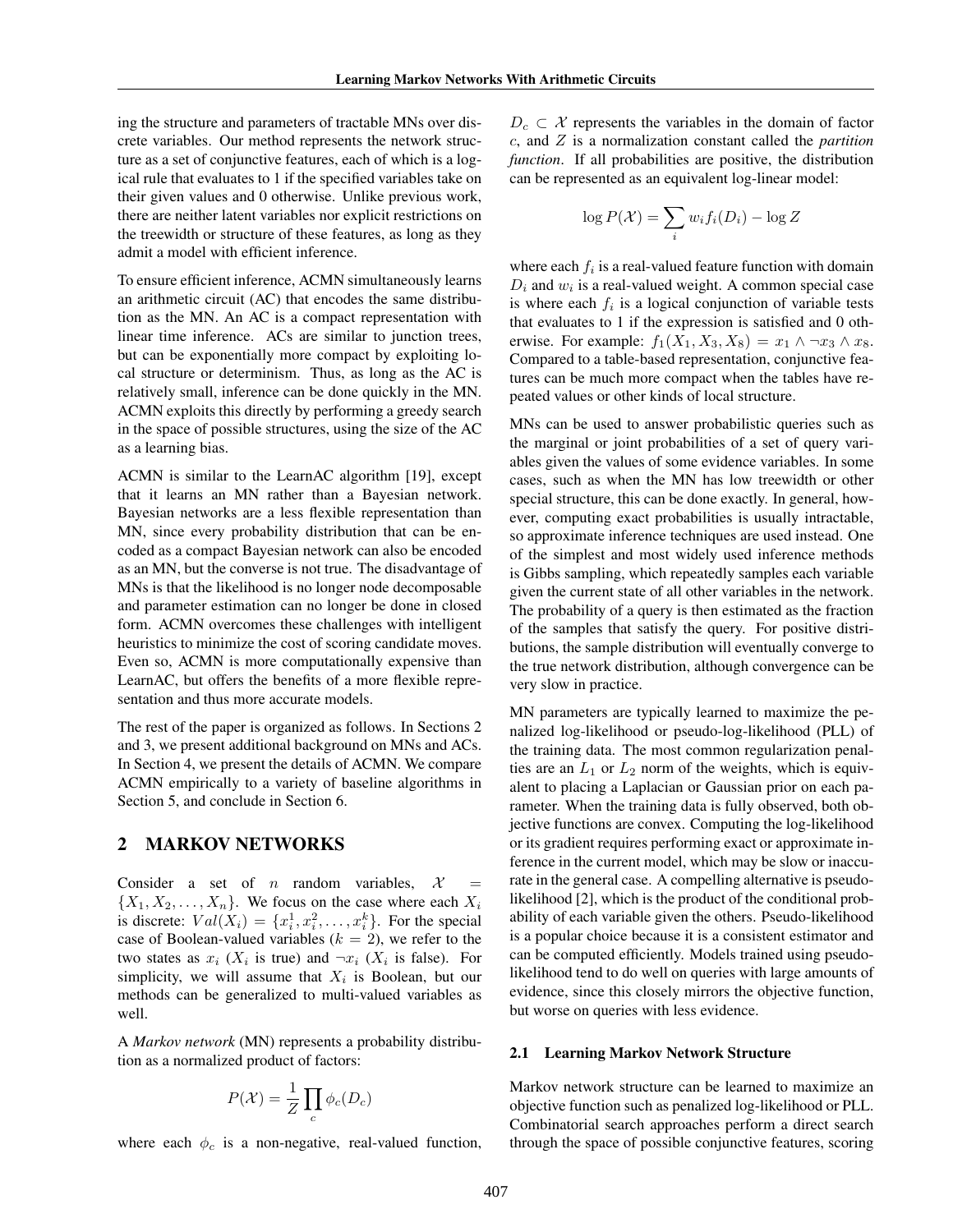candidate features using approximate inference or pseudolikelihood. For top-down search, the initial state is all single-variable features  $({x_1, \neg x_1, x_2, \neg x_2, \ldots})$  and the search operations are adding a new feature that is the conjunction of two existing features [11, 21]. For bottom-up search, the initial state contains one very specific feature for each instance, and the search operations are merging and simplifying features to make them more general [10]. The recent GSSL algorithm improves on bottom-up search by replacing the expensive searching and scoring procedure with randomness and heuristics, allowing it to learn better models in less time [15].

Another approach to structure learning is to learn a local model to predict each variable given all others and then combine them into a single joint model. Ravikumar et al. [24] use  $L_1$ -regularized logistic regression to learn the local models, and then construct a global model with a feature for each pair of variables that had a non-zero interaction weight in the logistic regression. The DTSL algorithm [17] uses probability trees as the local models and constructs the global model by creating a conjunctive feature for each leaf in each probability tree. The weights in the global model can be learned by optimizing PLL or by directly translating the conditional distributions with the DN2MN method [20]. Instead of learning local models first, optimizing PLL with  $L_1$  regularization can also be used to select features directly, as long as the features are enumerated in advance [16] or restricted to a certain hierarchical structure [26].

A different class of MN structure learning algorithms attempts to directly identify the independencies in the model [27, 3]. These methods tend to place more emphasis on discovering the true structure of the domain, and less emphasis on simply learning an accurate distribution.

### 3 ARITHMETIC CIRCUITS

The *network polynomial* for a Bayesian or Markov network is a polynomial with an exponential number of terms, one for each possible state of the random variables [9]. Each term is a product of indicator variables  $(\lambda_{x_i})$  for the states of the random variables and the parameters  $(\theta_i)$  of all features satisfied by that state. For example, consider a Markov network over Boolean variables  $X_1$  and  $X_2$  with features  $f_1 = x_1 \wedge x_2$  and  $f_2 = x_2$  and their weights  $w_1$ and  $w_2$ . Since the weights are in log-space, we must define an alternate parameterization,  $\theta_1 = e^{w_1}$  and  $\theta_2 = e^{w_2}$ . Now we can construct the network polynomial, which is multilinear in the  $\lambda$  and  $\theta$  variables:

$$
\lambda_{x_1}\lambda_{x_2}\theta_1\theta_2 + \lambda_{x_1}\lambda_{\neg x_2} + \lambda_{\neg x_1}\lambda_{x_2}\theta_2 + \lambda_{\neg x_1}\lambda_{\neg x_2}
$$

When all indicator variables  $\lambda$  are set to 1, the network polynomial computes the partition function of the MN. The



Figure 1: Simple arithmetic circuit that encodes the network polynomial of a Markov network with two variables and two features.

network can be conditioned on evidence by setting the appropriate indicator variables to zero. For example, conditioning the network on  $X_1 = \neg x_1$  can be done by setting  $\lambda_{x_1}$  to zero, so that all terms involving  $\lambda_{x_1}$  evaluate to zero. Marginals of variables and features can also be computed by differentiating the network polynomial. See Darwiche [9] for more details.

Since the network polynomial has exponential size, working with it directly is intractable. However, in some cases, it can be represented compactly as an arithmetic circuit [9]. An *arithmetic circuit* (AC) is a rooted, directed acyclic graph in leaves contain numerical values, such as parameters or indicator variables, and interior nodes are addition and multiplication operations. ACs exploit structure by representing repeated computations just once in the graph and referencing them multiple times. See Figure 1 for an example AC that encodes the example two-variable Markov network from above. Evaluating or differentiating the AC with or without evidence can be done in linear time in the size of the circuit. Therefore, we can perform efficient inference in any MN if we have a compact representation of it as an AC.

ACs are very closely related to sum-product networks (SPNs) [23]. In fact, every AC can be compactly represented as an SPN and vice versa. The key difference is that SPNs attach weights to the outgoing edges of sum nodes, while ACs represent the same operation using additional product and parameter nodes. The specific structures used by Poon and Domingos involved a complex arrangement of implicit latent variables, while we focus on learning MNs with no latent variables.

#### 3.1 Learning Arithmetic Circuits

Most previous work with ACs has focused on compiling Bayesian networks (BNs) to compact circuits [4, 5]. However, for many networks, no compact circuit exists. An alternate approach is to learn a Bayesian network and circuit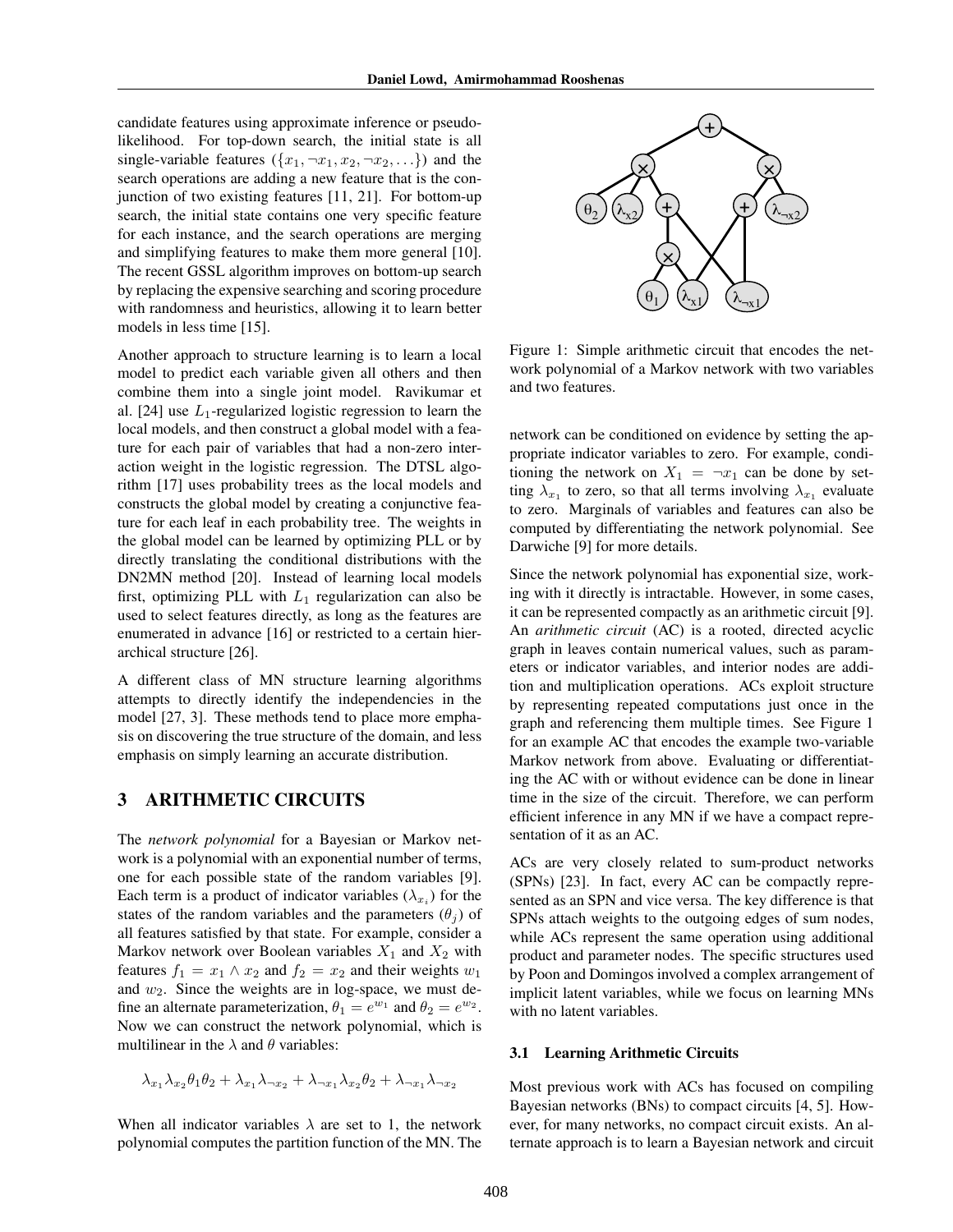simultaneously, as done by the LearnAC algorithm [19]. The LearnAC algorithm greedily learns a Bayesian network with context-specific independence, similar to the method of Chickering et al. [7], but using the size of the corresponding AC as a learning bias. Rather than compiling the AC from scratch each time, it evaluates candidate structure modifications by performing equivalent modifications to the AC. Since LearnAC is still learning a BN from fully observed data, all parameters can be estimated in closed form, and the likelihood component of the score function is easy to compute.

### 4 THE ACMN ALGORITHM

We now describe ACMN, our proposed method for learning an MN with conjunctive features and its corresponding compact AC.

ACMN performs a greedy search through structure space, similar to the methods of Della Pietra et al. [11] and Mc-Callum [21]. The initial structure is the set of all singlevariable features. The search operations are to take an existing feature in the model,  $f$ , and combine it with another variable, V, creating two new features:  $f \wedge v$  and  $f \wedge \neg v$ .<sup>1</sup> We refer to this operation as a "split," since it takes an existing feature and splits it into three: the original feature and two new ones that condition on the value of V.

Splits are scored according to their effect on the loglikelihood of the MN and the size of the corresponding AC:

$$
score(s) = \Delta_{ll}(s) - \gamma \Delta_e(s)
$$

Here,  $\Delta_{ll}$  is a measure of how much the split will increase the log-likelihood. Measuring the exact effect would require jointly optimizing all model parameters along with the parameters for the two new features. To make split scoring more efficient, we measure this as the log-likelihood gain from modifying only the weights of the two new features, keeping all others fixed. This gives a lower bound on the actual log-likelihood gain. This gain can be computed by solving a simple two-dimensional convex optimization problem, which depends only on the empirical counts of the new features in the data and their expected counts in the model, requiring performing inference just once to compute these expectations. A similar technique was used by Della Pietra et al. [11] and McCallum [21] for efficiently computing feature gains.

 $\Delta_e(s)$  denotes the number of edges that would be added to the AC if this split were included. Computing this has similar time complexity to actually performing the split.  $\gamma$ determines the relative weightings of the two terms. The combined score function is equivalent to maximizing likelihood with an exponential prior on the number of edges in the AC.

ACMN is similar to the LearnAC [19], which also starts with a product of marginals and repeatedly select the highest scoring structure operation until convergence. The difference is that instead of the probability distribution being a BN where each conditional probability distribution (CPD) is a tree, the distribution is a log-linear model where each feature is a conjunction of feature tests. Every BN with tree CPDs can easily be expressed as a set of conjunctive features, but the converse is not true. Therefore, ACMN should be more expressive than LearnAC and able to learn better models.

#### 4.1 The Overall Algorithm

ACMN makes one additional approximation that leads to a much faster implementation. ACMN assumes that, as learning progresses, the score of any given split decreases monotonically. The score of a split can decrease for two reasons. First, a split's likelihood gain  $\Delta_{ll}(s)$  may decrease as other similar splits are performed, making s increasingly redundant. Second, as the circuit grows in size, the edge costs typically increase, since there are more edges that may need to be duplicated when performing a split. While this assumption does not always hold, it allows us to evaluate only a small fraction of the available splits in each iteration, rather than rescoring every single one.

A high-level view of our algorithm is shown in Algorithm 1. This simple description assumes that every split is rescored in every iteration. To achieve reasonable running times, our actual implementation of ACMN uses a priority queue which ranks splits based on their most recently computed score. The split at the front of the queue is therefore the most promising candidate. We repeatedly remove the split from the front of the queue and recompute its likelihood gain or edge gain if either is out of date. Since computing likelihood gain is usually cheaper, we compute it first and reinsert the split into the priority queue with the updated score, since a bad likelihood may be enough to rule it out. If both gains are up-to-date, then the split is better than any other split in the priority queue, as long as we assume that the scores for other splits in the queue have not increased since they were inserted.

One final optimization is that we can compute many of the expectations we need in parallel using the AC. Specifically, by conditioning on feature  $f$  and differentiating the circuit with respect to the indicator variables, we can compute the expectations  $E[f \wedge x_i]$  and  $E[f \wedge \neg x_i]$  for all variables  $X_i$  in a single pass, which takes linear time in the size of the circuit. In other words, the time to estimate the likelihood gain for all splits of a single feature can be done in  $O(e)$  time rather than  $O(ne)$  time, where e is the number of

<sup>&</sup>lt;sup>1</sup>For convenience and clarity of exposition, we assume binaryvalued variables, but our method also applies to multi-valued variables with only minor modifications.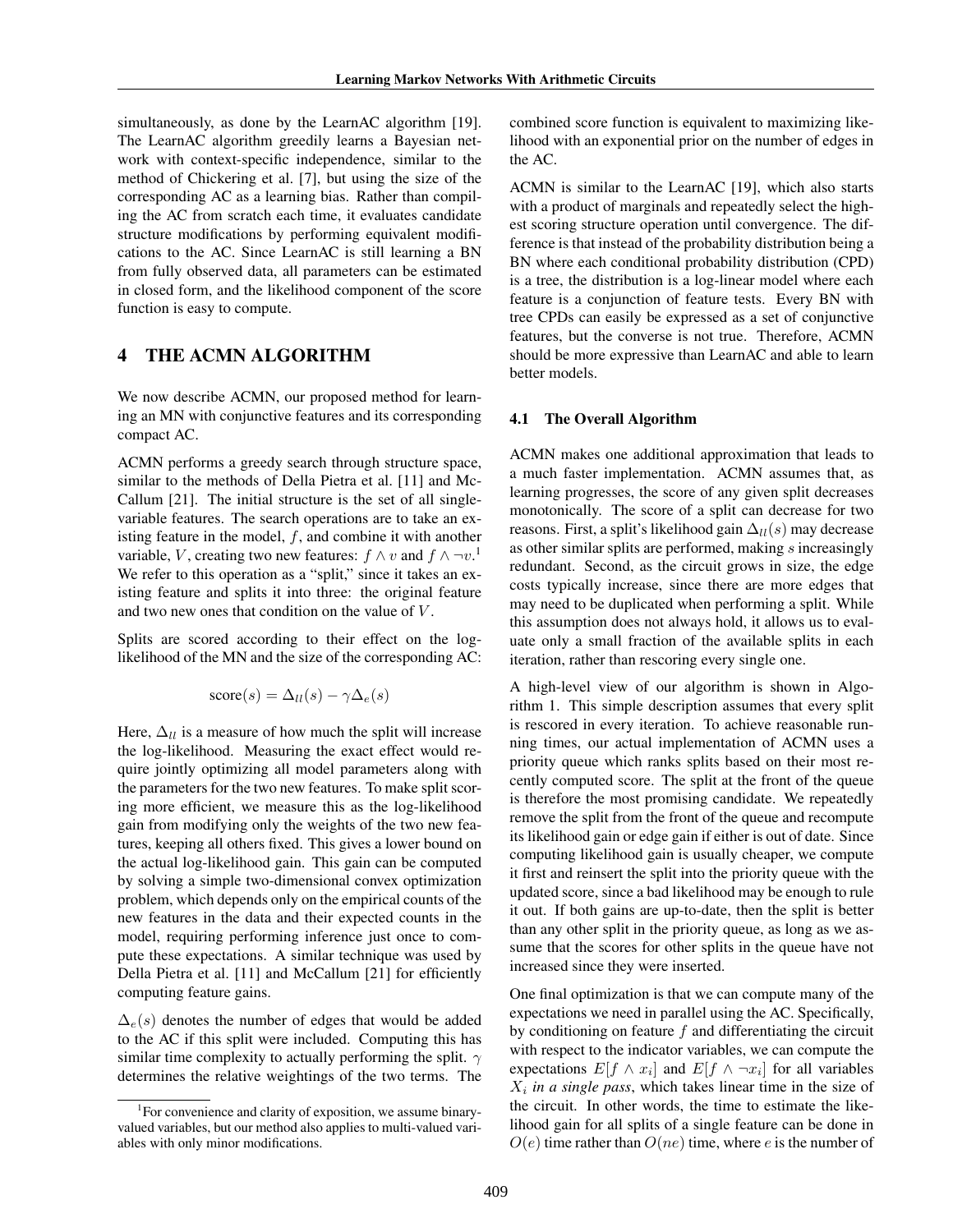Algorithm 2 Subroutine that updates an arithmetic circuit C by adding two new features,  $g = f \wedge v$  and  $g' = f \wedge \neg v$ .

function  $ACMN-Split(s, M, C)$ Let  $\theta = s$ .paramNode,  $V = s$ .varNodes Let A be the mutual ancestors of the parameter node  $(\theta)$ and the variable nodes  $(\lambda_v, \lambda_{\neg v})$ . Let  $G_{\theta}$  be the subcircuit between  $\theta$  and A. Let  $G_{v, \neg v}$  be the subcircuit between  $\{\lambda_v, \lambda_{\neg v}\}$  and A.  $A \leftarrow$  mutual ancestors of  $\theta$  and  $V$  $G_v \leftarrow \text{Clore}(G_{v, \neg v})[0/\lambda_{\neg v}]$  $G_{\neg v} \leftarrow \text{Clore}(G_{v, \neg v})[0/\lambda_v]$  $G_{\theta_1} \leftarrow \text{Clone}(G_{\theta})[\text{Prod}(\theta_1, \theta)/\theta]$  $G_{\theta_2} \leftarrow \text{Clore}(G_{\theta})[\text{Prod}(\theta_2, \theta)/\theta]$  $A' \leftarrow \text{Sum}(\text{Prod}(\lambda_v, G_v, G_{\theta_1}), \text{Prod}(\lambda_{\neg v}, G_{\neg v}, G_{\theta_2}))$ Let  $g = f \wedge v$ ,  $g' = f \wedge \neg v$ return  $(M \cup \{g, g'\}, C[A'/A], g, \theta_1, g', \theta_2)$ 

edges in the circuit. We can use this same technique when recomputing likelihood gains, by caching the expectations for all of a feature's splits when we compute the first one.

As described, ACMN uses a scoring function with a fixed, user-specified parameter of  $\gamma$ . In order to meet particular efficiency goals, we may wish to place a limit on the total number of edges in the circuit instead. To do this, we run the ACMN algorithm with a very large initial value of  $\gamma$ . If no splits remain with positive score and the edge budget has not been exhausted, then we divide  $\gamma$  by 2 and continue learning. This can be repeated with smaller and smaller values of  $\gamma$  until the edge budget has been used up. This is a conservative approach that tends to select low-cost splits early on, in order to avoid exhausting the edge budget too quickly.

#### 4.2 Updating the Circuit

One of the key subroutines in ACMN is ACMN-Split, which updates an AC without recompiling it from scratch. (A very similar procedure is also used for ComputeEdge-



Figure 2: Illustration of the operation of the ACMN-Split subroutine, splitting a feature with parameter node  $\theta$  on variable  $V$ . Dashed lines indicate sections of the circuit where details have been omitted.

Gain, which computes exactly how many edges ACMN-Split would add.) Given a circuit  $C$  that is equivalent to an MN  $M$  and a valid split  $s$ , SplitAC returns a modified circuit  $C'$  that is equivalent to  $M$  after applying split  $s$ , along with the new features and parameters.

Pseudocode is present in Algorithm 2, followed by an illustration of the basic operation in Figure 2. To clearly explain how it works, we must first define some additional terminology. In an AC, the *mutual ancestors* of two sets of nodes N and M are the nodes that are ancestors of at least one node in each set, and that have no children that are mutual ancestors of N and M. The *subcircuit between* N *and* M consists of all nodes in the circuit that are ancestors of a node in N and descendants of a node in M. The *Clone* function creates a copy of a subcircuit. If two nodes in the original subcircuit are connected by an arc, then their clones in the new subcircuit are connected by an arc as well. For external links, if a node in the original subcircuit has a child outside of the subcircuit, then its clone will have an arc to the exact same child node. We also define *(sub)circuit substitution* syntax as follows:  $C[n'/n]$  represents a new circuit where all nodes that had node  $n$  as a child now have  $n'$  as a child instead. Finally, the functions Sum and Prod construct new addition and multiplication nodes, respectively.

To split a feature  $f$  on a variable  $V$ , we must introduce two new parameters for the new features, so that all terms in the network polynomial that satisfy one of the new features will include the appropriate parameter. In other words, whenever f is satisfied and  $V = v$ , we must multiply by both  $\theta$ , the parameter for f, and  $\theta_1$ , the parameter for the new feature  $f \wedge v$ . For the AC to be consistent, we must "sum out"  $V$  only once. The logical place to do this is at the mutual ancestors of the parameter node  $\theta$  and the variable nodes  $\{\lambda_v, \lambda_{\neg v}\}.$  This allows us to condition  $\theta$  on V, without invalidating the existing portions of the AC that already depend on  $V$ .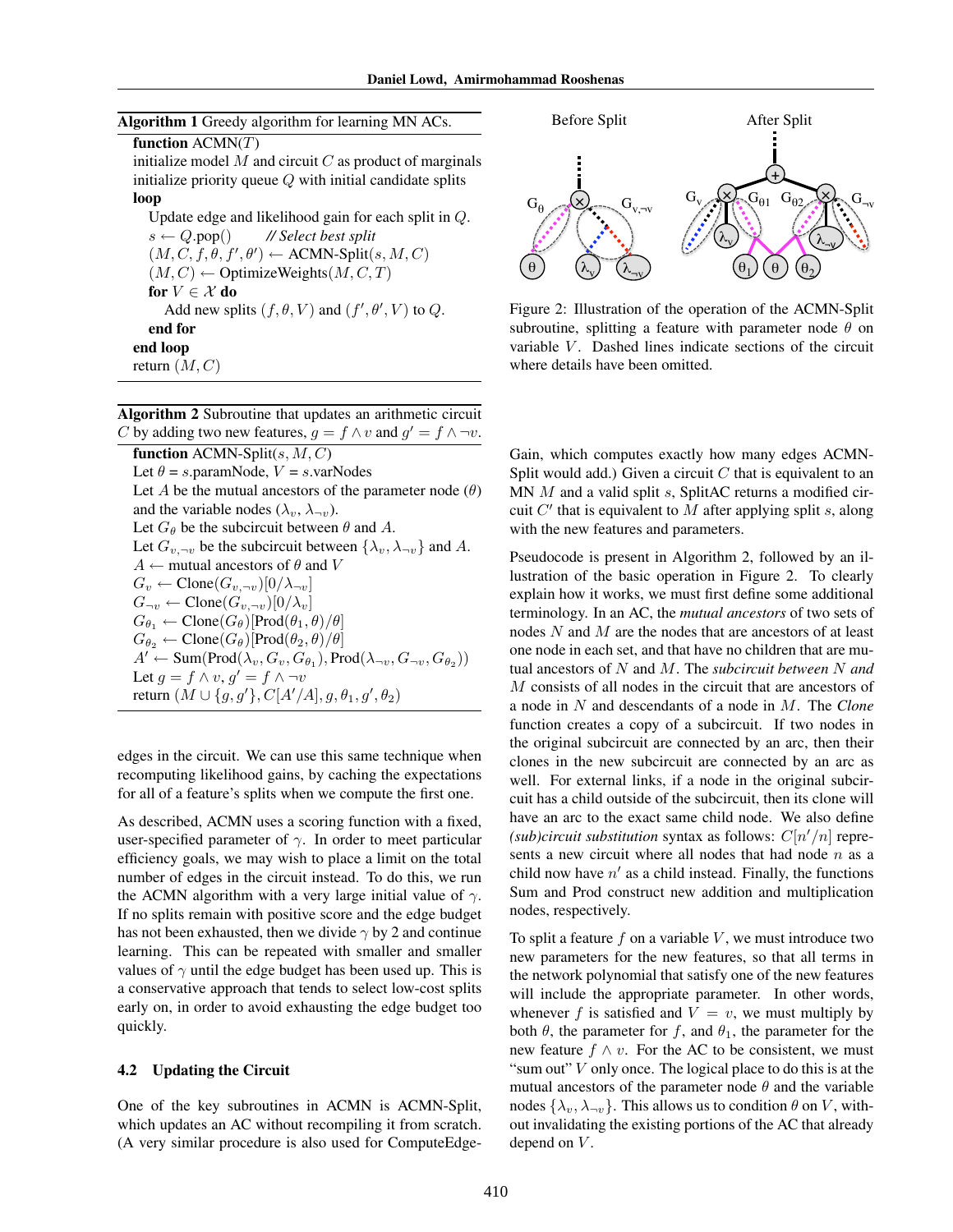### 5 EXPERIMENTS

#### 5.1 Datasets

We used 12 binary variable datasets, listed in Table 1 in increasing order by number of variables. These datasets have been used by several previous papers on MN structure learning [10, 17, 15]. Each dataset consists of three parts: a training set, which we used as input to each learning algorithm; a validation set, which we used to select the best tuning parameters; and a test set, which we used for evaluation.

Table 1: Datasets characteristics<br>
Train | Valid. | Test | Num. Dataset Train Valid. Test Num. Density set set set vars.<br>16.181 2.157 3.236 16 NLTCS | 16,181 | 2,157 | 3,236 | 16 | 0.332

|               |         | ----   | ----   | $\cdot$ | <u> .</u> |
|---------------|---------|--------|--------|---------|-----------|
| <b>MSNBC</b>  | 291,326 | 38,843 | 58,265 | 17      | 0.166     |
| KDDCup 2000   | 180.092 | 19.907 | 34.955 | 64      | 0.008     |
| Plants        | 17.412  | 2.321  | 3.482  | 69      | 0.180     |
| Audio         | 15,000  | 2,000  | 3,000  | 100     | 0.198     |
| Jester        | 9,000   | 1.000  | 4.116  | 100     | 0.610     |
| Netflix       | 15,000  | 2.000  | 3.000  | 100     | 0.541     |
| <b>MSWeb</b>  | 29.441  | 3.270  | 5,000  | 294     | 0.010     |
| <b>Book</b>   | 8.700   | 1,159  | 1,739  | 500     | 0.016     |
| WebKB         | 2,803   | 558    | 838    | 839     | 0.063     |
| Reuters-52    | 6.532   | 1,028  | 1.540  | 889     | 0.037     |
| 20 Newsgroups | 11.293  | 3.764  | 3.764  | 910     | 0.049     |

#### 5.2 Methods

To evaluate the accuracy of ACMN, we compared it to four state-of-the-art algorithms, two for learning Markov networks and two for learning other forms of tractable graphical models. Our MN baselines are GSSL [15] and  $L_1$ -regularized logistic regression (L1) [24], which have shown good performance on these datasets in previous work. Our two tractable baselines are a recent method for learning latent tree models (LTM) [8] and the LearnAC algorithm [19]. We refer to LearnAC as ACBN since, like ACMN, it learns an AC and graphical model through greedy combinatorial search, but it searches through BN structures rather than MNs. The objective function of GSSL and L1 is pseudo log-likelihood while ACMN, ACBN, and LTM optimize log-likelihood.<sup>2</sup>

For all baseline methods, we used publicly available code and replicated recommended tuning procedures as closely as possible. For the tractable models (ACMN, ACBN, LTM) all options and parameters were tuned to maximize log-likelihood on the validation set; for GSSL and L1, the pseudo-likelihood of the validation set was used instead.

For GSSL, we tried generated feature sizes of 0.5, 1, 2, and 5 million; pruning thresholds of 1, 5, and 10; Gaussian

standard deviations of 0.1, 0.5, and 1; and  $L_1$  priors of 1, 5, and 10, for a total of 108 configurations. We used the original authors' implementation of GSSL<sup>3</sup> to select the features and the Libra toolkit<sup>4</sup> to learn weights, as done in the original paper [15]. To learn MNs using L1, we used the Libra toolkit to learn the logistic regression distributions and convert them to an MN with DN2MN [20]. We used  $L_1$  prior values of 0.1, 0.5, 1, 2, 5, 10, 15, and 20. For ACBN, we used *aclearnstruct* from the Libra toolkit with split penalties of 1, 5, and 10 and 0.1, 0.5, 1, and 2 million maximum edges, resulting in 12 different configurations. We used the same set of configurations for ACMN as well. For LTM, we ran the authors' code<sup>5</sup> with its default EM configuration to create latent tree models using four different methods that they provided: CLRG, CLNJ, regCLRG and regCLNJ.

Table 2: Log-likelihood comparison

| Dataset       | <b>ACMN</b> | <b>ACBN</b> | <b>LTM</b> |
|---------------|-------------|-------------|------------|
| <b>NLTCS</b>  | $-6.01$     | $-6.02$     | $-6.49$    |
| <b>MSNBC</b>  | $-6.04$     | $-6.04$     | $-6.52$    |
| KDDCup 2000   | $-2.15$     | $-2.16$     | $-2.18$    |
| Plants        | $-12.89$    | $-12.85$    | $-16.39$   |
| Audio         | $-40.32$    | $-41.13$    | $-41.90$   |
| <b>Jester</b> | $-53.35$    | $-54.43$    | $-55.17$   |
| Netflix       | $-57.26$    | $-57.75$    | $-58.53$   |
| <b>MSWeb</b>  | $-9.77$     | $-9.81$     | $-10.21$   |
| <b>Book</b>   | $-35.62$    | $-36.02$    | $-34.22$   |
| WebKB         | $-161.30$   | $-159.85$   | $-156.84$  |
| Reuters-52    | $-89.54$    | $-89.27$    | $-91.23$   |
| 20 Newsgroup  | $-159.56$   | $-159.65$   | -156.77    |
|               |             |             |            |

To evaluate the effectiveness of each method at answering queries, we used the test set to generate probabilistic queries with varying amounts of evidence, ranging from 90% to 10% of the variables in the domain. The evidence variables were randomly selected separately for each test query. All non-evidence variables were query variables. For LTM, ACBN, and ACMN, we computed the exact conditional log-likelihood (CLL) of the query variables given the evidence (log  $P(X = x|E)$  $(e)$ ). For L1 and GSSL, we computed the conditional marginal log-likelihood (CMLL) instead, a popular alternative when rare joint probabilities are hard to estimate [16, 10, 17, 15]. CMLL is similar to CLL, but the log-likelihood of the query variables is computed using their conditional marginals rather than their joint probability:  $\sum_i \log P(X_i = x_i | E = e)$ . Marginals were computed by running Gibbs sampling with 100 burn-in and 1000 sampling iterations; results using belief propagation were similar. To make the results with different amounts of evidence more comparable, we divided the CLL and CMLL by the number of query variables to obtain normalized CLL

<sup>4</sup>The open-source Libra toolkit is available online at http://libra.cs.uoregon.edu.

<sup>&</sup>lt;sup>2</sup>Other natural baselines would be LEM [14] and SPNs [23]. However, the LEM code is unavailable, due to a broken library dependency, and previous SPN learning methods assume a twodimensional structure not present in these datasets.

<sup>3</sup> http://dtai.cs.kuleuven.be/ml/systems/gssl

<sup>5</sup> http://people.csail.mit.edu/myungjin/latentTree.html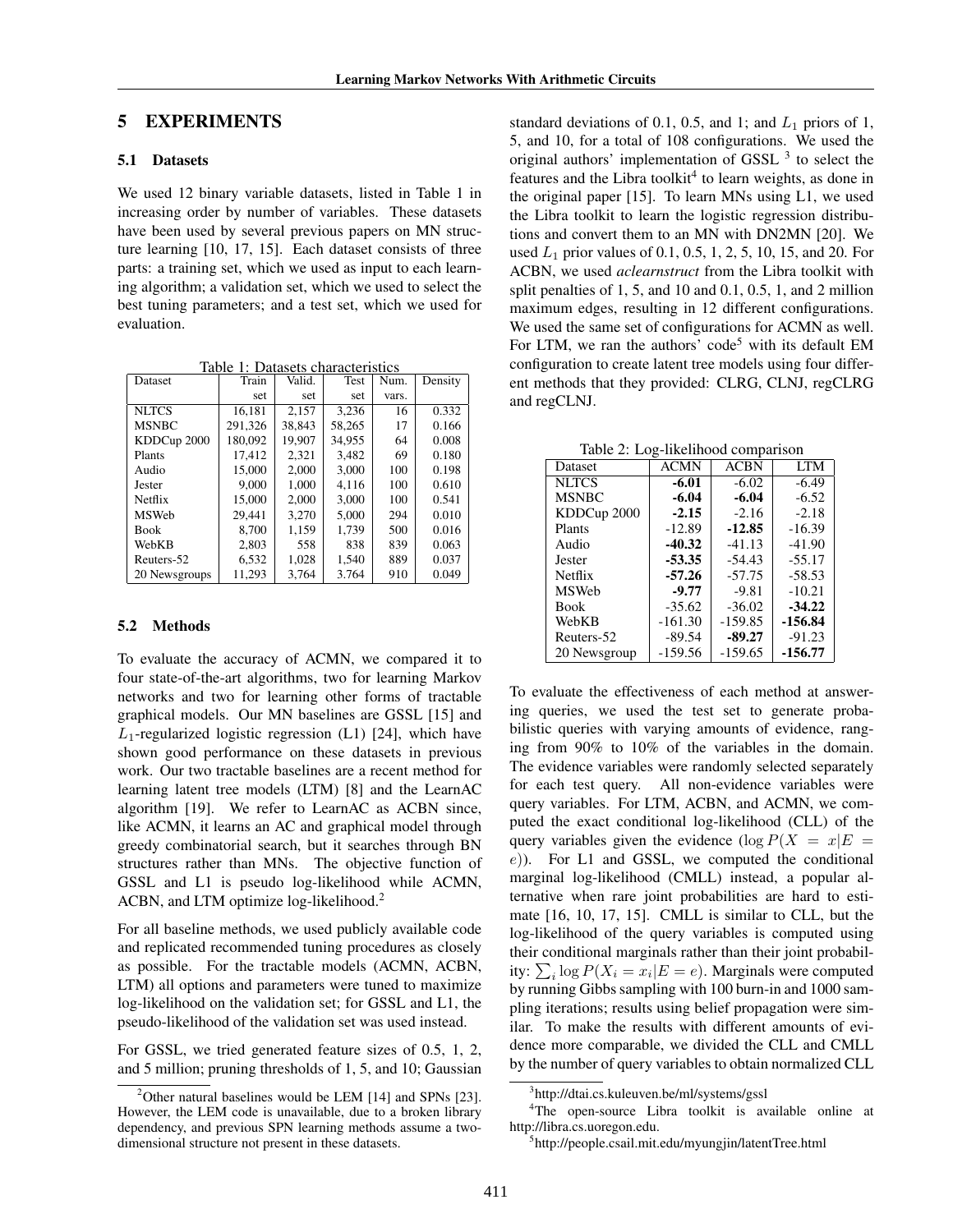

Figure 3: Normalized CLL and CMLL vs. fraction of query variables. CLL is reported for all tractable models (ACMN, LTM, ACBN) while CMLL is reported for the rest.

(NCLL) and normalized CMLL (NCMLL), respectively.

We ran all processes, including learning, tuning, and testing, on an *Intel(R) Xeon(R) CPU X5650@2.67GHz*.

#### 5.3 Results

Table 2 shows the log-likelihoods of LTM, ACBN, and ACMN on each of the 12 datasets. (Computing loglikelihoods for GSSL or L1 is intractable.) ACMN is the most accurate algorithm on 6 of the 12 datasets, beating ACBN on 8 (plus 1 tie) and LTM on 9.

Since ACMN and ACBN often have very similar loglikelihoods, we wanted to determine whether or not their actual distributions were similar as well. We did this by generating samples from the ACBN models to estimate the KL divergence between the ACBN and ACMN models. Our results are in Table 3. The results demonstrate that the KL divergence between the two (KLD) is often much larger than their difference in log-likelihood on the test data (∆LL), suggesting that their distributions are indeed different. The ACs learned by ACMN and ACBN also have different topological properties. For example, on MSNBC, the AC learned by ACBN has 167k nodes, 349k edges, and

Table 3: Comparison of BN and MN ACs.

| Dataset       | ALL. | <b>KLD</b> |
|---------------|------|------------|
| NLTCS         | 0.01 | 0.08       |
| <b>MSNBC</b>  | 0.00 | 0.02       |
| KDDCup 2000   | 0.01 | 0.08       |
| Plants        | 0.04 | 1.43       |
| Audio         | 0.81 | 2.46       |
| Jester        | 1.08 | 3.14       |
| Netflix       | 0.49 | 2.57       |
| <b>MSWeb</b>  | 1.45 | 0.56       |
| <b>Book</b>   | 0.09 | 3.73       |
| WebKB         | 1.45 | 14.57      |
| Reuters-52    | 0.27 | 6.98       |
| 20 Newsgroups | 0.09 | 10.13      |
|               |      |            |

5.4k features, while ACMN's has 952k nodes, 2.0 million edges, and 7.6k features.

Figure 3 shows NCMLL and NCLL values for each dataset with different fractions of query variables. GSSL and L1 more or less follow the same trend in all datasets. They perform well when there are few query variables (and a lot of evidence), but their performance quickly degrades with more query variables and less evidence. This trend is consistent with the properties of optimizing the pseudo-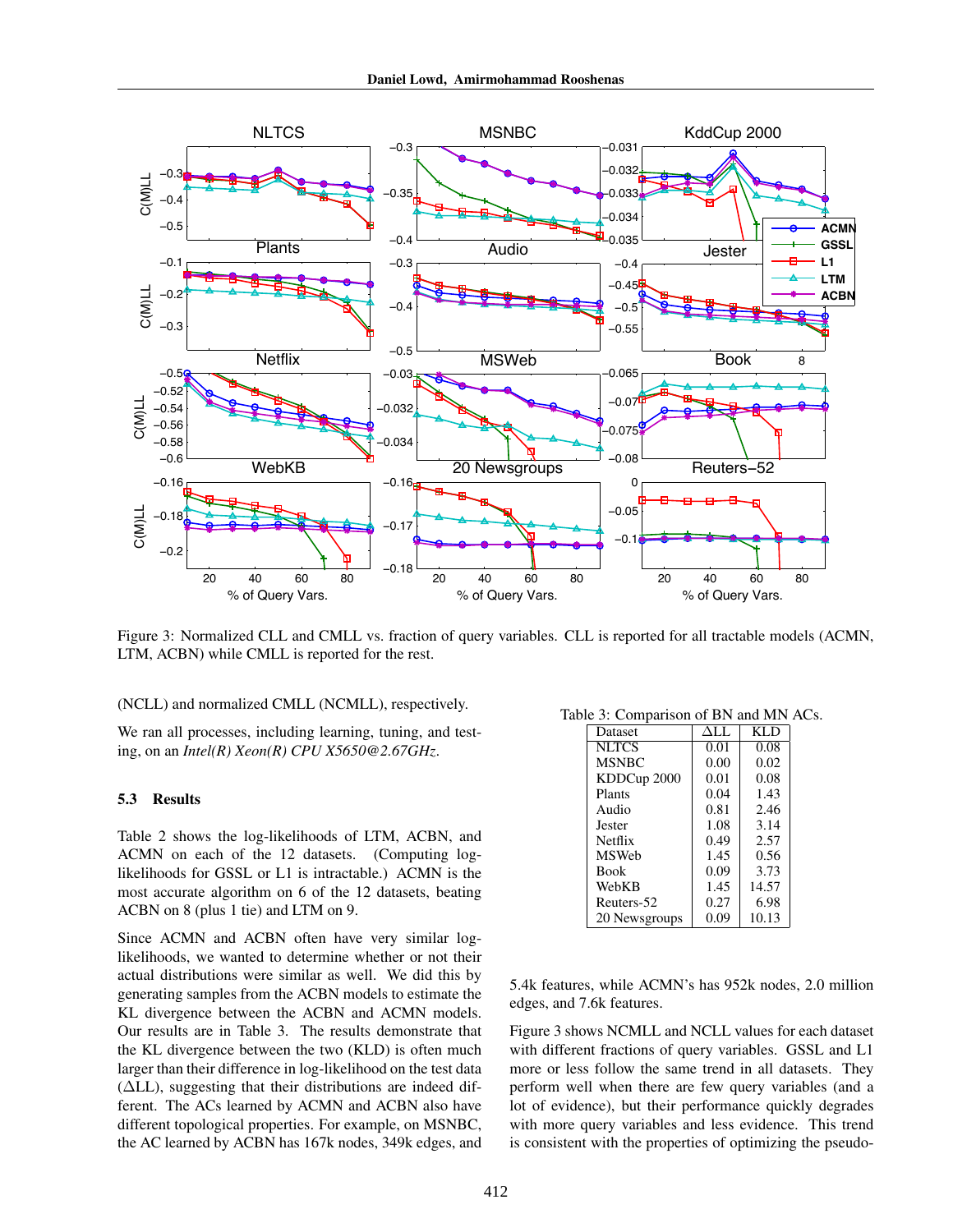

Figure 4: Query time for different percentages of query variables

likelihood objective, which is suitable for queries with a small number of variable conditioned on a large amount of evidence. In high dimensional datasets such as Reuters-52, WebKB, Book, and 20-Newsgroups, the very large number of query variables exacerbate the condition by preventing the Gibbs sampler from converging in the given number of iterations. Increasing the number of iterations might lead to improved performance, but Gibbs sampling is already quite slow on these domains, taking over 9 days for GSSL to compute the queries for 20 Newsgroups conditioned on 20 percent of the variables. When the queries are conditioned on only 10 percent of variables, the query time for the whole dataset goes up to 15 days.

ACMN, ACBN, and LTM, on the other hand, are less sensitive to the number of query variables, since they optimize log-likelihood and can perform exact inference. LTM shows better performance on 20-Newsgroups, WebKB, and Book, the same datasets where it has the largest loglikelihood. For the most part, ACMN dominates ACBN; in the few cases where ACBN has higher NCLL, the difference is very small.

Finally, we measured the query time of each method on each dataset, and show the result for three representative datasets in Figure 4. Note that the Y-axis is on a log-scale. Among these algorithms, LTM is considerably faster than the others because the LTM models can be represented as ACs with relatively few edges. For example, the LTM model for Book can be expressed as an AC with 1428 edges while the ACs learned with ACMN and ACBN each had over 1 million edges. The ACMN and ACBN inference times could be reduced somewhat by lowering the maximum number of allowed edges, although this would also reduce accuracy by a very small amount. Even so, the relatively large circuits selected by ACMN and ACBN are still more efficient than running Gibbs sampling in L1 or GSSL models, especially when there is less evidence. If Gibbs sampling were run for longer to obtain higher accuracy, then L1 and GSSL would be even further behind.

## 6 CONCLUSION

Overall, ACMN is less accurate than pseudo-likelihood based methods when there is a large amount of evidence available, but easily dominates them in both inference speed and accuracy when there is less evidence available. Compared to other tractable graphical models, ACMN is more accurate a majority of the time on these datasets. Therefore, ACMN is a excellent choice for applications that require reliable speed and accuracy with lesser amounts of evidence.

The biggest downside to ACMN is its high computational complexity. Even with our optimizations, ACMN remains significantly slower than the other learning algorithms. An important area for future work is to explore how to make it more efficient. One possibility is to restrict ACMN to a set of candidate features found by a separate, faster algorithm such as GSSL. By ruling out many features before they are scored, ACMN might be sped up significantly. Another option is to apply L1 regularization and prune features whose weights drop to zero. If learning could be made sufficiently efficient, then ACs could be used to learn conditional random fields (CRFs) as well. The challenge of CRFs is that inference must be done once for each evidence configuration in the training data, which could make learning orders of magnitude slower.

A final direction is learning ACs with latent variables. Ideally, this could give ACMN the advantages of LTM on datasets where clustering structure was present, while maintaining the flexibility of the unrestricted conjunctive feature representation.

#### Acknowledgments

This research was partly funded by ARO grant W911NF-08-1- 0242, NSF grant IIS-1118050, and NSF grant OCI-0960354. The views and conclusions contained in this document are those of the author and should not be interpreted as necessarily representing the official policies, either expressed or implied, of ARO, NSF, or the U.S. Government.